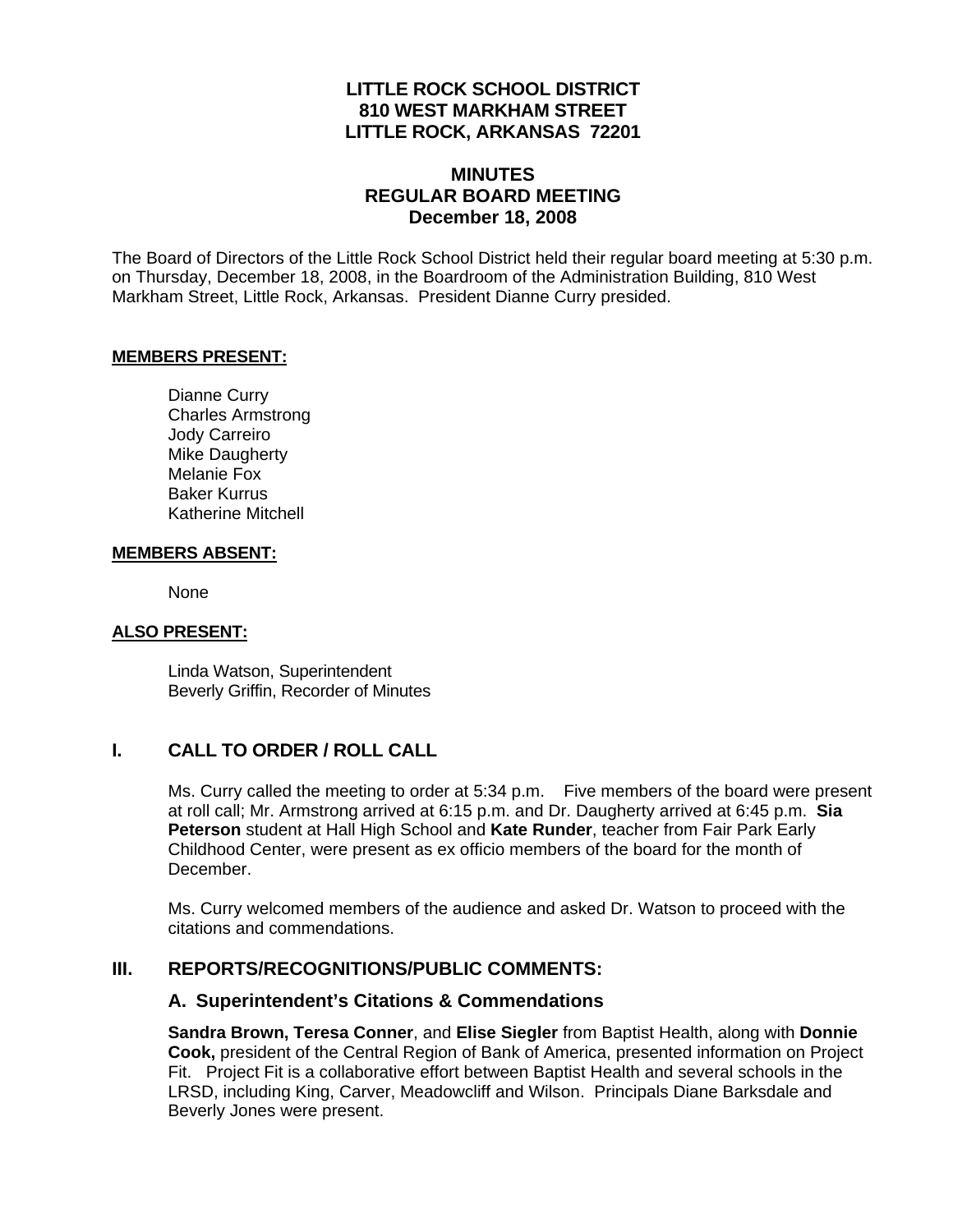**Willie Morris**, president of the Parkview Mustangs board of directors, made a brief report to the board regarding the Mustang's 2008 football season. Several members of the football team were present with their coaches, William Givens, Willie Givens, Jr., Gerren Frazier, and Eric Stone. Mr. Morris asked that the relationship between the LRSD and the Mustangs Youth Football & Cheerleading organization be strengthened and asked for the board's continuing support of efforts to provide a positive athletic experience for our students.

Dr. Watson announced that thirty seven (37) teachers in the Little Rock School District recently achieved certification from the National Board for Professional Teaching Standards. This is the highest number of LRSD teachers ever to earn their certification in one year and is an indication that an educator has met high and rigorous standards as a classroom instructor.

The teachers were introduced to the board: **Sabreen Al Uqdah**, Stephens Elementary School; **Sherri Betton**, Mabelvale Magnet Middle School; **Yvonne Bolden**, Mann Magnet Middle School; **Kathleen Brotherton**, Jefferson Elementary School; **Michele Brown**, McClellan Magnet High School; **Stephanie Brown Neal**, Stephens Elementary School; **Jennifer Buck**, Stephens Elementary School; **Renitia Bullard**, Cloverdale Magnet Middle School; **Catherine Burns**, Forest Heights Middle School; **April Chandler Loyd**, Stephens Elementary School; **Charlotte Cook**, Carver Magnet Elementary School; **Jennifer Croft**, McDermott Elementary School; **Brenda Dorman**, Jefferson Elementary School; **Sharon Faulkenberry**, Stephens Elementary School; **Rhonda Fowler**, Central High School; **Kelli Fuller**, Rockefeller Elementary School; **Courtney Gasper**, Meadowcliff Elementary School; and **Gladys Godley**, McClellan Magnet High School.

**Lequieta Grayson**, Central High School; **Renee Hill**, Hall High School; **Sarah Jane Isgrig**, Rockefeller Elementary School; **Stephanie Jones**, Mann Magnet Middle School; **Nancy Keyes**, Central High School; **Kristi Kyzer-Schoening**, Henderson Magnet Middle School; **Lori Martin**, Stephens Elementary School; **Amy Noble**, formerly with J.A. Fair Magnet High School; **Cindy Price**, Chicot Primary School; **Muneerah Qaasim**, Gibbs Magnet School; **Bernestine Rhodes**, Hall High School; **Leigh Scanlon**, Forest Park Elementary School; **Sarah Schutte**, Central High School; **Yolanda Shelton**, Brady Elementary School; **Paulette Stephens**, Cloverdale Magnet Middle School; **Myrna Thomas**, Woodruff Elementary School; **Mary Tippin**, McClellan Magnet High School; **Lula Turner**, Stephens Elementary School; **Sonja Williams**, Hall High School.

Dr. Watson introduced the most recent class of the LRSD Leadership Academy. These individuals are undergoing training to be future principals and building administrators. The class included: **Darnell Bell**, Assistant Principal, Lynch Drive Elementary; **Marie Boone**, Algebra Teacher, Hall High School; **Lori Brown**, Assistant Principal, Otter Creek Elementary School; **Dr. Sharon Cauley**, Assistant Principal, J.A. Fair High School; **Ellean Cleveland**, Assistant Principal, Mabelvale Middle School; **Linda Davis**, Special Education Teacher, Parkview High School; **Connie Green**, Assistant Principal, Mabelvale Middle School; **Connie Jackson**, 4<sup>th</sup> Grade Teacher, Williams Magnet School; Keith McGee, Assistant Principal, Mann Magnet Middle School; **Brent Mitchell**, Assistant Coordinator, Hamilton Alternative Learning Academy; **Clausey Myton**, Assistant Principal, McClellan Magnet High School; **Emma Nowden**, Assistant Principal, Henderson Middle School; **Jeremy Owoh**, Assistant Principal, Mills High School; **Patricia Phillips**, GT Specialist, Romine Elementary School; **Stephanie Pickett**, Assistant Principal, Watson Intermediate School; **Earl Smith II**, Assistant Principal, Dunbar Magnet Middle School; **Kelan Watson**, Assistant Coordinator, Hamilton Alternative Learning Academy; **Jonas White**, English Teacher, Henderson Magnet Middle School and **Rick Woole**, Assistant Principal, Mabelvale Magnet Middle School.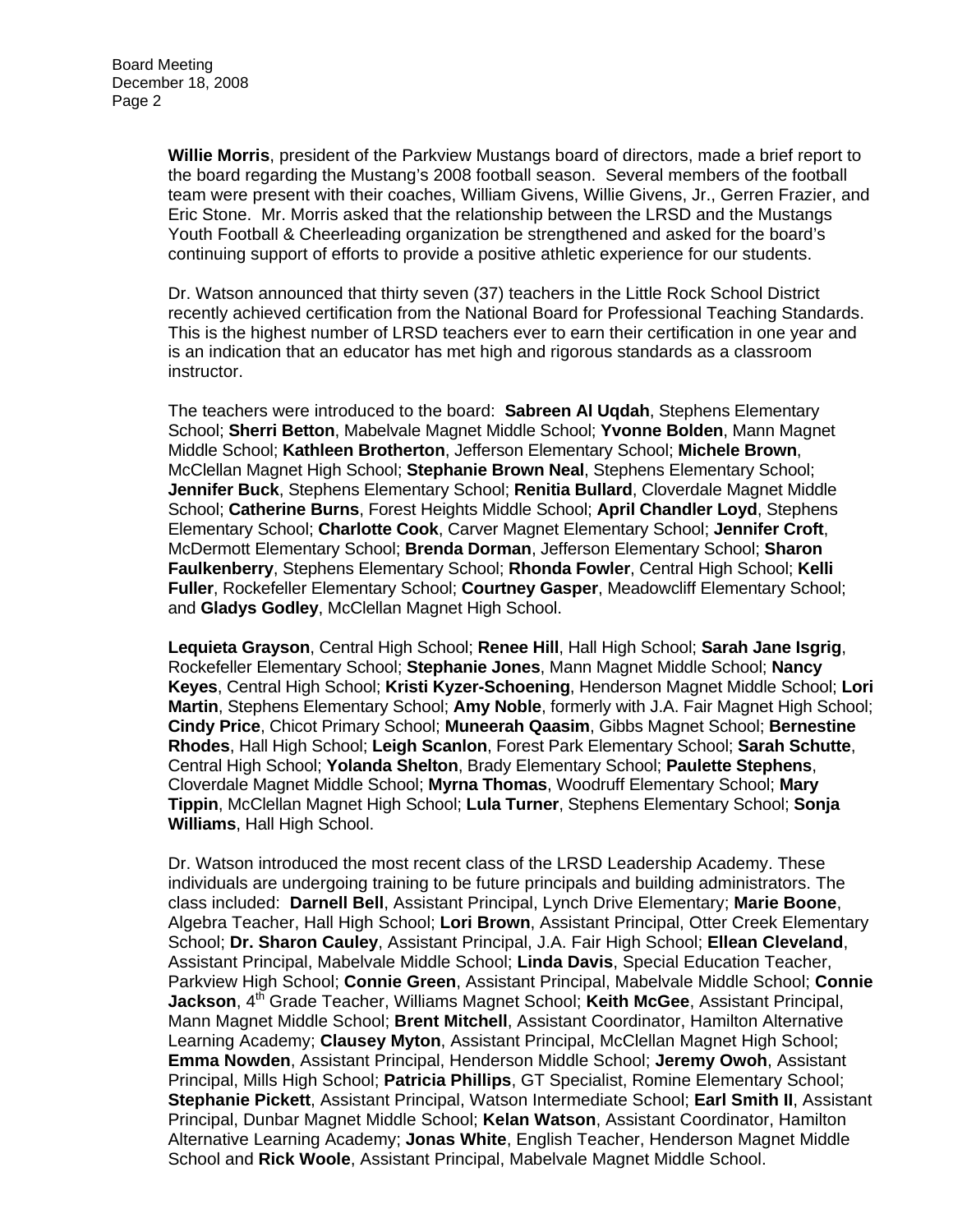**Mark Perry** with *New Futures for Youth* shared information with the board regarding a grant that New Futures is preparing for submission in January. They will be requesting \$1 million from the Department of Labor Employment Training Administration to provide recruitment, training and employment for central Little Rock residents, including high school students.

The student ex-officio for the month of December was **Sia Peterson** from Hall High School, and the teacher representative was **Katie Runder** from Fair Park Early Childhood Center. They received certificates of appreciation for their service to the board.

### **B. Partners in Education**

Debbie Milam presented new school / business partnerships for the board's consideration and approval.

**Coldwater Creek on Chenal Parkway**, represented by *Cindy Autry*, partnering with **Chicot Elementary School**, represented by *Shoutelle Richardson* 

**Arkansas Community Dispute Resolution Centers, Inc.,** represented by *Angela Tolbert;* **Safe Places**, represented by *Angela McGraw*; **Arkansas Baptist College**, represented by *Arma Hart*; and **Therapeutic Family Services, Inc**., represented by *Mike Grimes,* partnering with **Felder Learning Academy**, represented by *Judge Evans* and *Linda Johnson*

Dr. Mitchell made a motion to accept the partnerships; Mr. Carreiro seconded the motion and it **carried unanimously**.

### **C. Remarks from Citizens**

Joy Springer addressed the board regarding the district's commitment to evaluate programs which have been implemented over the years to insure academic achievement of African American students. She asked whether any programs currently in use have been successful in addressing the academic disparity and whether continued assessments will remain a priority.

# **D. Little Rock PTA Council**

Patty Barker greeted the board and provided an update on recent activities of the Council. She thanked Principal Smith and the staff at Mabelvale Elementary for hosting the last Council meeting in their new media center. Ms. Barker reported that Shane Broadway, of the Senate Education Committee, and Dr. Ken James, Commissioner of Education, were guest speakers. They reported that education funding was a priority of the state and of Governor Beebe and that this legislative session would include issues in support of public education.

Ms. Barker encouraged parents to help by making education a priority in the household by keeping in touch with teachers, monitoring progress, and attending parent teacher conferences. She thanked the new partners, Mark Perry, and others in the community who support the public schools.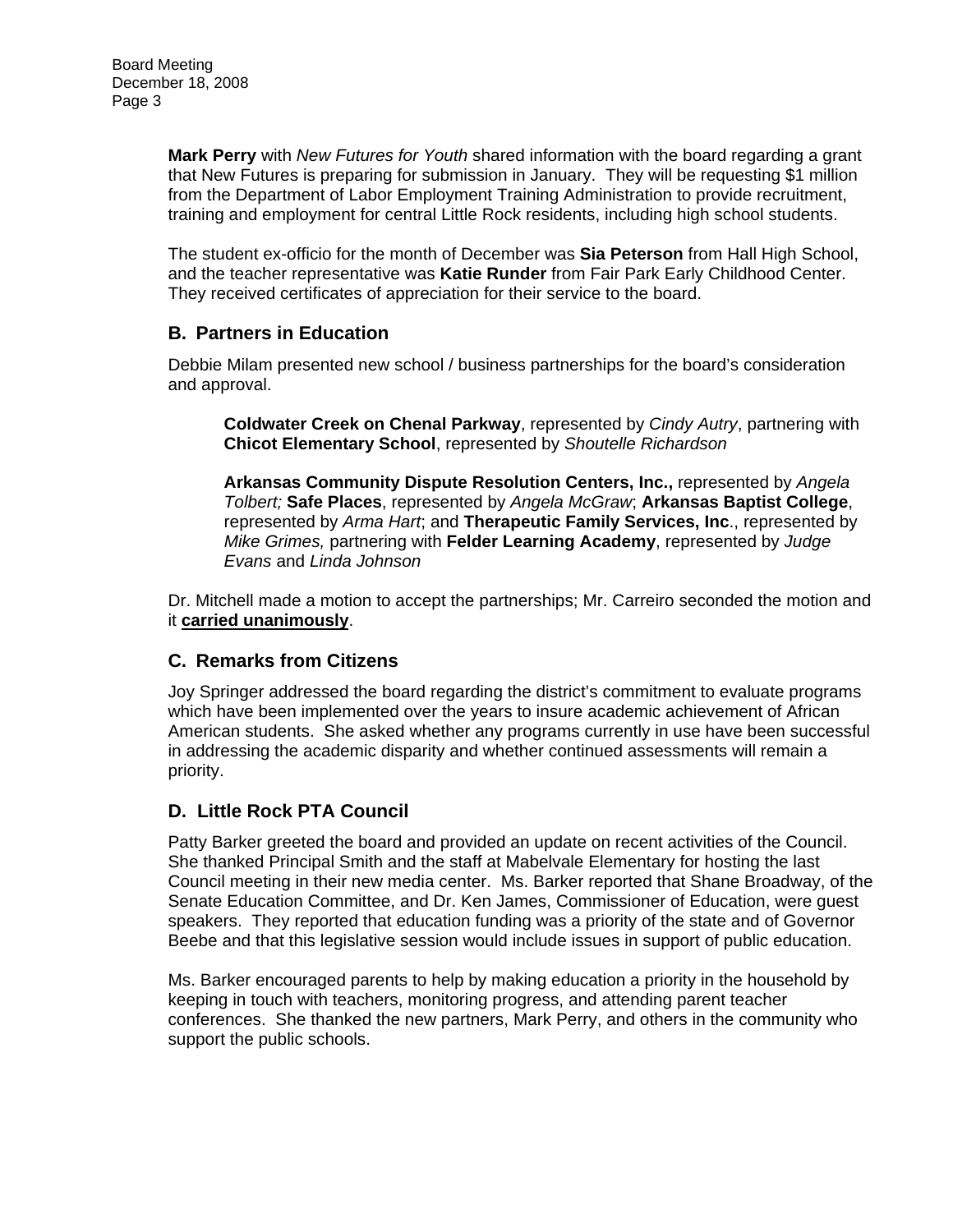### **D. Little Rock Classroom Teachers Association**

Cathy Kohler addressed the board regarding the recent budget discussions and encouraged them not to "pass the buck." She agreed that there were tough choices to be made, but she asked that they consider the totality, not the individual pieces. She reminded the board members that they represent all schools in the district, all employees, and all students.

Ms. Kohler reported that the next Community Conversation was scheduled for January  $27<sup>th</sup>$ at Philander Smith College. She also notified the board that public school employees across the state would gather on the steps of the state capitol on January  $24<sup>th</sup>$  to ask for increased funding for public school employee health care. Governor Beebe has indicated he would ask for an increase in funding for state employee health care benefits, but has not proposed increases in funding for public school employees.

### **IV. REPORTS AND COMMUNICATIONS:**

### **A. Remarks from Board Members**

Ms. Fox commended the transportation department for their service during the recent week of inclement weather. She also thanked the administration for the procedures used to decide whether to open or close schools and for communicating with the board and public. She wished everyone a restful holiday.

Mr. Armstrong reported that he was happy to be back after having some health problems. He commended the new partners and thanked them for reinforcing the belief that all students can learn if they are provided with the right support and motivation. He encouraged parents to pay close attention to what their children are doing, both in school and out of school, and he asked them to actively participate in their children's education.

Mr. Carreiro wished the audience a Merry Christmas and happy holiday season. He noted that there was important work to be done by the board and that their decisions were important for the children. He closed by congratulating the newly announced national board certified teachers.

Dr. Mitchell reported that she attended the recent Arkansas School Boards Association meeting, and especially enjoyed the sessions on community and parental involvement. She thanked Kay Rainey and the LRSD parent involvement office for conducting one of the workshops to share what is being done in the LRSD with board members from across the state.

Mr. Kurrus greeted the audience and welcomed Mr. Armstrong back from his recent illness. He stated that he would have comments on the budget items, but reserved those comments for later in the meeting.

Ms. Curry commended the national board certified teachers and their continuing efforts to encourage and motivate students to learn in a better way. She also thanked Debbie Milam for coordinating the community partnerships in the district.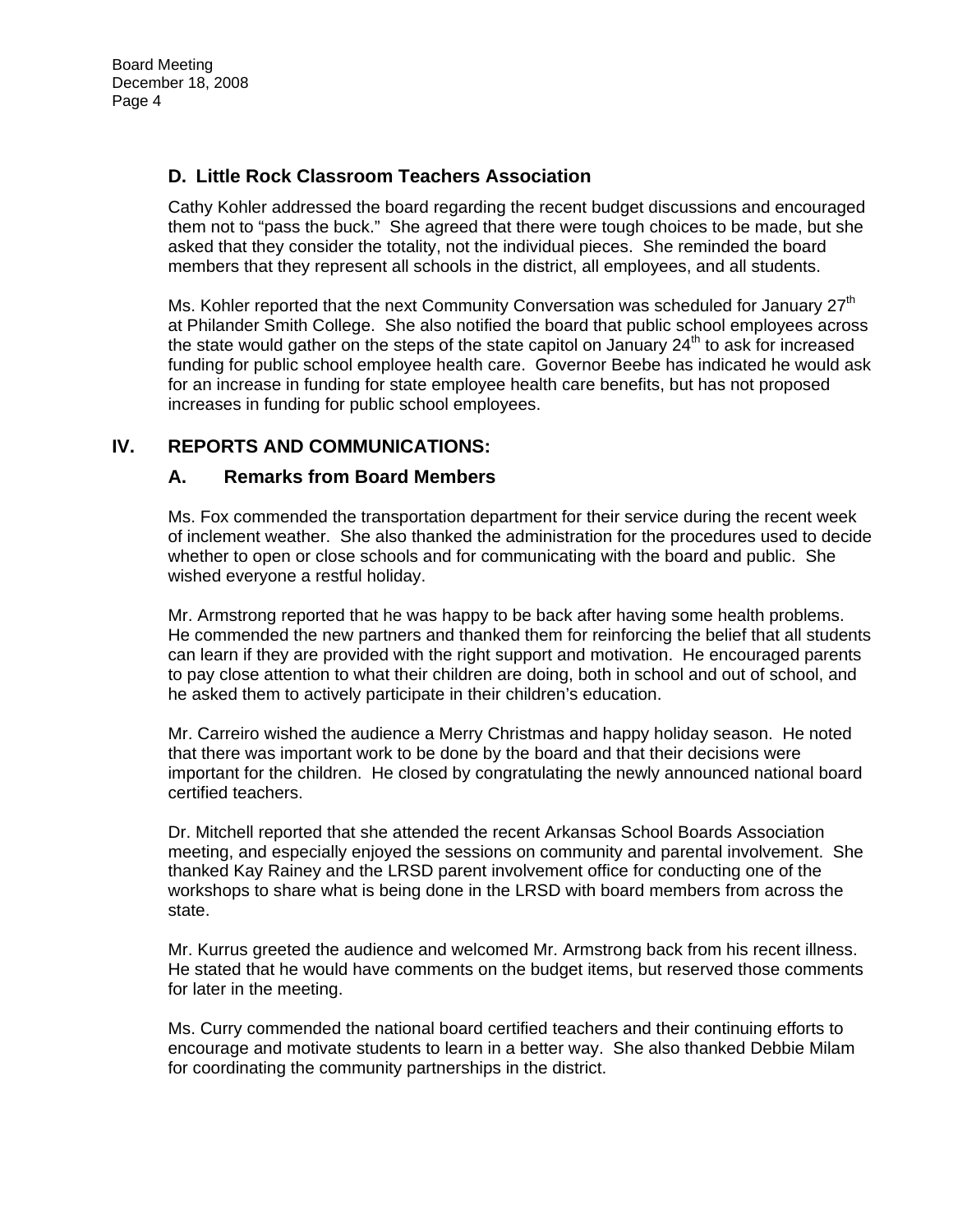# **B. Legal Update**

Chris Heller addressed the board regarding the potential for settlement of the desegregation case and the possibility of litigating issues with the ADE charter school regulations and processes.

Dr. Daugherty made a motion to suspend the rules to reorder the agenda and to address the issues under agenda item *VI. Administration* - regarding the desegregation settlement and charter school litigation at this point in the agenda. Mr. Armstrong seconded the motion, and it **carried unanimously**.

Action under *VI. ADMINISTRATION* was taken at this point in the agenda, but will be reported under **VI. A** *Approval of Desegregation Settlement Recommendations* and **VI. B***. Charter School Recommendations from Legal Counsel* 

# **C. Strategic Planning Update**

Linda Young provided a brief overview of the strategic planning process that would be used to revise the district's current strategic plan which was in effect from 2003 – 2008. Tiffany Hoffman, Debbie Milam & Freddie Fields were assigned by the superintendent to assist in coordinating the strategic planning process. A timeline was provided which would bring a plan for the board's review and approval in March 2010. The process includes a thorough review and renewal of the original strategic plan including the mission statement, the beliefs, objectives, action steps and alignment of district priorities.

Although this was presented for discussion and review only, Mr. Kurrus and Ms. Fox spoke in opposition, stating that it was untimely and unnecessary to spend \$50,000 on strategic planning while the district is facing difficult budget reduction decisions. Ms. Young responded that the first step to any strategic planning process would include a review of the existing plan by district staff and a status report to the board on whether the goals and objectives have been met.

Ms. Fox asked that the administration conduct an internal review of the existing strategic plan to see if it requires a complete overhaul. No additional action was taken.

# **D. Budget Update**

There was no budget update.

# **E. Internal Auditors Report**

Mr. Becker's report was provided in the board's agenda. In addition, he announced that the Public Education Foundation had provided a donation of \$1,000 to provide computers for families of early childhood students who do not have access to a computer in the home.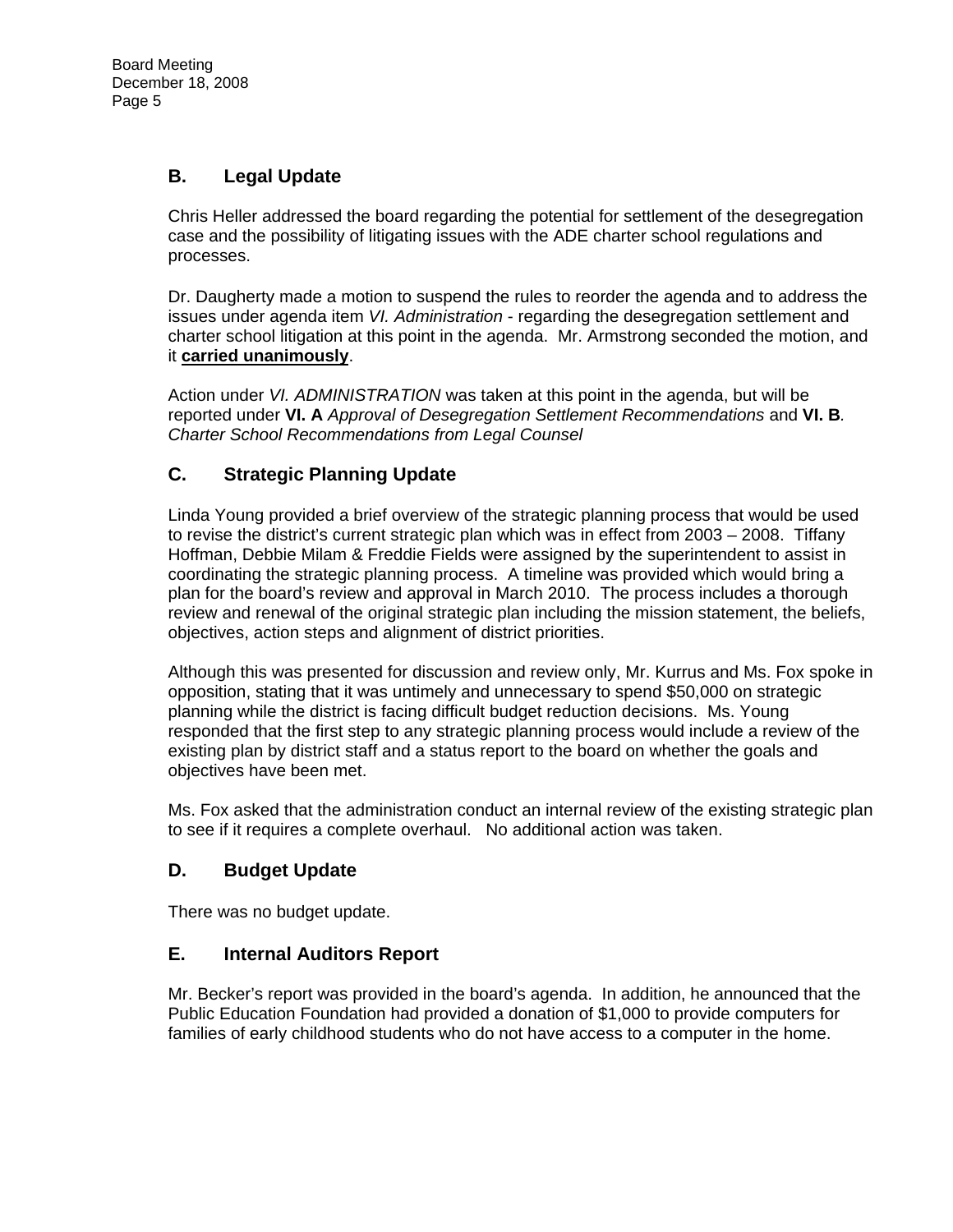# **V. APPROVAL OF ROUTINE MATTERS**

### **A. Donations of Property**

The Board was asked to approve the acceptance of recent donations to schools and departments within the District. Mr. Carreiro moved to accept the donations as printed in the agenda. Dr. Mitchell seconded the motion and it carried unanimously. The donations are listed in the following chart.

| <b>SCHOOL/DEPARTMENT</b>            | <b>ITEM</b>                                                                                                                                                                                     | <b>DONOR</b>                                                                                                                      |
|-------------------------------------|-------------------------------------------------------------------------------------------------------------------------------------------------------------------------------------------------|-----------------------------------------------------------------------------------------------------------------------------------|
| Dodd Elementary                     | Christmas tree, valued at approximately<br>\$250.00                                                                                                                                             | Lisa Black                                                                                                                        |
| Fair Park Early Childhood<br>Center | \$10,000 cash to purchase playground<br>equipment and classroom materials                                                                                                                       | Roy & Christine Sturgis Charitable<br>& Educational Trust                                                                         |
| <b>Woodruff Elementary</b>          | \$100.00 cash to pay for use of NLR<br><b>Community Center for Harvest Feast</b>                                                                                                                | Ms. Rose Johnson                                                                                                                  |
|                                     | \$600 cash to be used for incentives &<br>materials for faculty & staff and<br>\$200 cash to be used for incentives &<br>materials for faculty & staff                                          | DaySprings Behavioral Health<br>Services of Arkansas                                                                              |
|                                     | Coats & jackets for students valued at<br>\$300<br>\$265 cash to be used to purchase<br>student supplies & incentives and<br>School uniforms & supplies valued at<br>\$500 for students in need | Danny Acker & Department of<br>Pathology at UAMS                                                                                  |
|                                     | \$280 cash to purchase student<br>incentives                                                                                                                                                    | The House of Delegates at UAMS                                                                                                    |
|                                     | \$90 cash to purchase student<br>incentives                                                                                                                                                     | The Department of OB/GYN at<br><b>UAMS</b>                                                                                        |
|                                     | \$300 cash to purchase student<br>incentives                                                                                                                                                    | Lance Levi of the C Street Group,<br>LLC                                                                                          |
|                                     | Turkeys & hams, valued at \$300 to<br>families of students in need                                                                                                                              | EDS - AR Title XIX                                                                                                                |
|                                     | Cash to purchase books for students in<br>need:<br>\$10.00<br>$\overline{\phantom{0}}$<br>$-$ \$20.00<br>\$20.00<br>\$20.00<br>\$200.00                                                         | Denise & Russell Pearson<br>Christopher & Lori Berry<br>Rochelle Kaskowitz<br><b>Walter Minteer</b><br>House of Delegates at UAMS |

#### **DONATIONS**

### **B. Minutes**

Minutes from the November board meeting were presented for review and approval. Dr. Mitchell moved to accept the minutes as presented. Ms. Fox seconded the motion and it **carried unanimously**.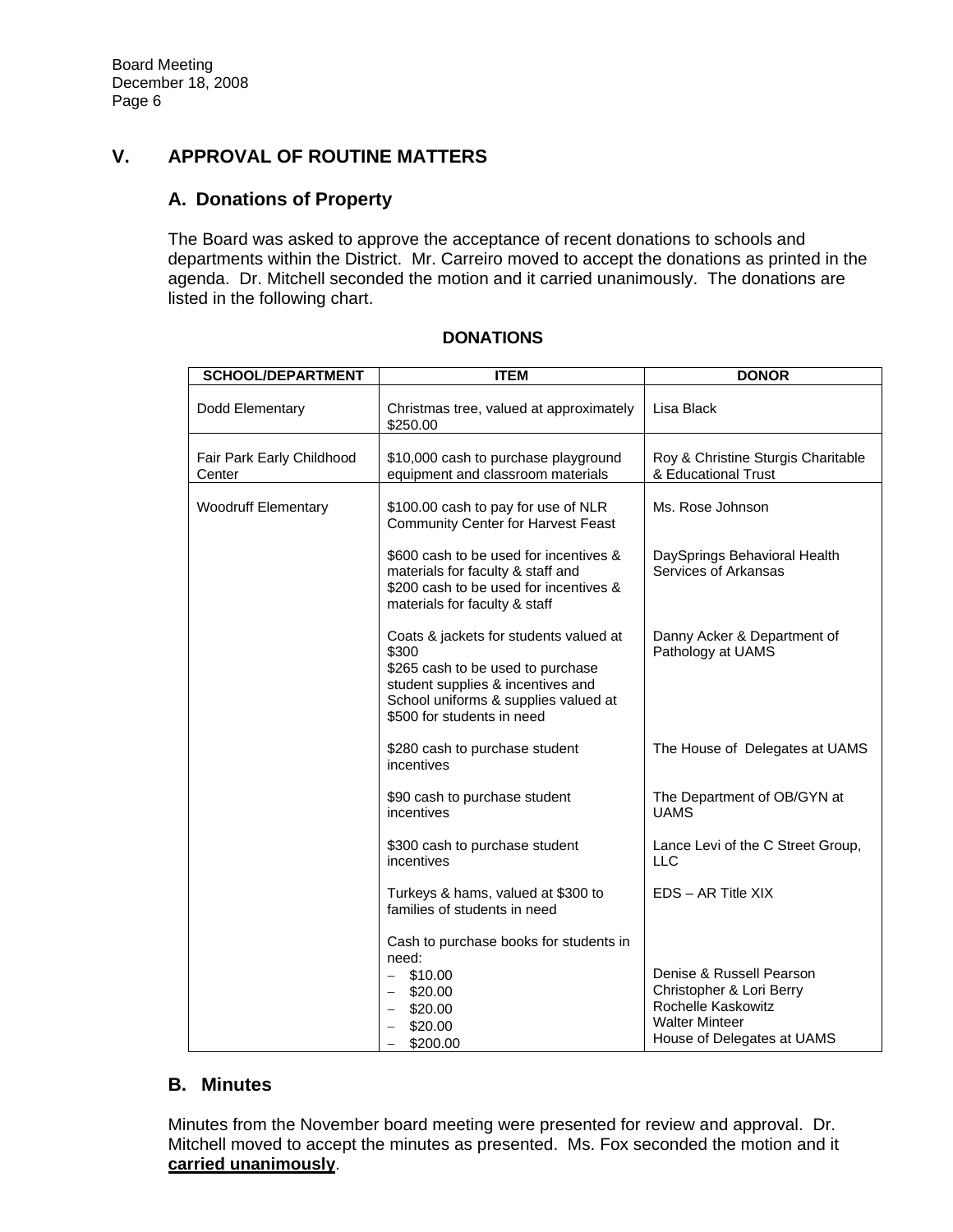# **VI. BOARD POLICY & REGULATIONS REVIEW**

### **A. Course Additions & Deletions 2008-2009**

Board Regulation IGE-R2 requires the Board to approve all new courses and to submit the new course paperwork to the Arkansas Department of Education for approval. The board was asked to approve one new course to be offered at Dunbar Magnet Middle School, International Dance, which would fulfill ½ credit for Physical Education. A matrix provided in the agenda specified several courses that would be deleted for the 2009-10 school year. Dr. Mitchell moved approval of the course additions and deletions as requested by the administration. Mr. Carreiro seconded the motion and it **carried unanimously**.

# **B. Revision of Board Policy IKF – General Education Graduation Requirements**

The administration requested approval of a revision of Board Policy IKF – General Education Graduation Requirements. Recommended changes were needed to make the policy consistent with changes in state standards and district programs. Ms. Fox moved to approve the revision on first reading; Dr. Mitchell seconded the motion and it **carried unanimously.** 

### **VII. ADMINISTRATION**

# **A. Approval of Desegregation Settlement Recommendations and**

### **B. Charter School Recommendations from Legal Counsel**

Attorney Heller addressed the board and reported that he had sent an outline to the board earlier in the day for their review and consideration. He asked for the board to allow him to make a counter offer to the state on the settlement of the remaining obligations of the desegregation lawsuit. He reported that CFO Elfrink had assisted him in preparing the outline by developing financial models to determine the best position for the district to take in settlement negotiations.

In addition, he asked the board to provide input on the types of amendments the district would propose to the legislature to seek a revision in the current charter school laws and appropriate remedies for local school districts if the current laws remain in force.

Mr. Heller had previously stated his belief that the current charter school laws are in direct violation of Judge Wilson's order in the Pulaski County desegregation lawsuit. The state has continued to allow charter schools to be concentrated in Pulaski County which is detrimental to efforts to maintain desegregated public school systems.

Mr. Heller suggested that the district ask the state to develop a system of evaluating charter schools which would require the inclusion of information on the students' socioeconomic and academic levels when they leave the public schools. Those factors would be considered as part of the performance reports required from the charter schools.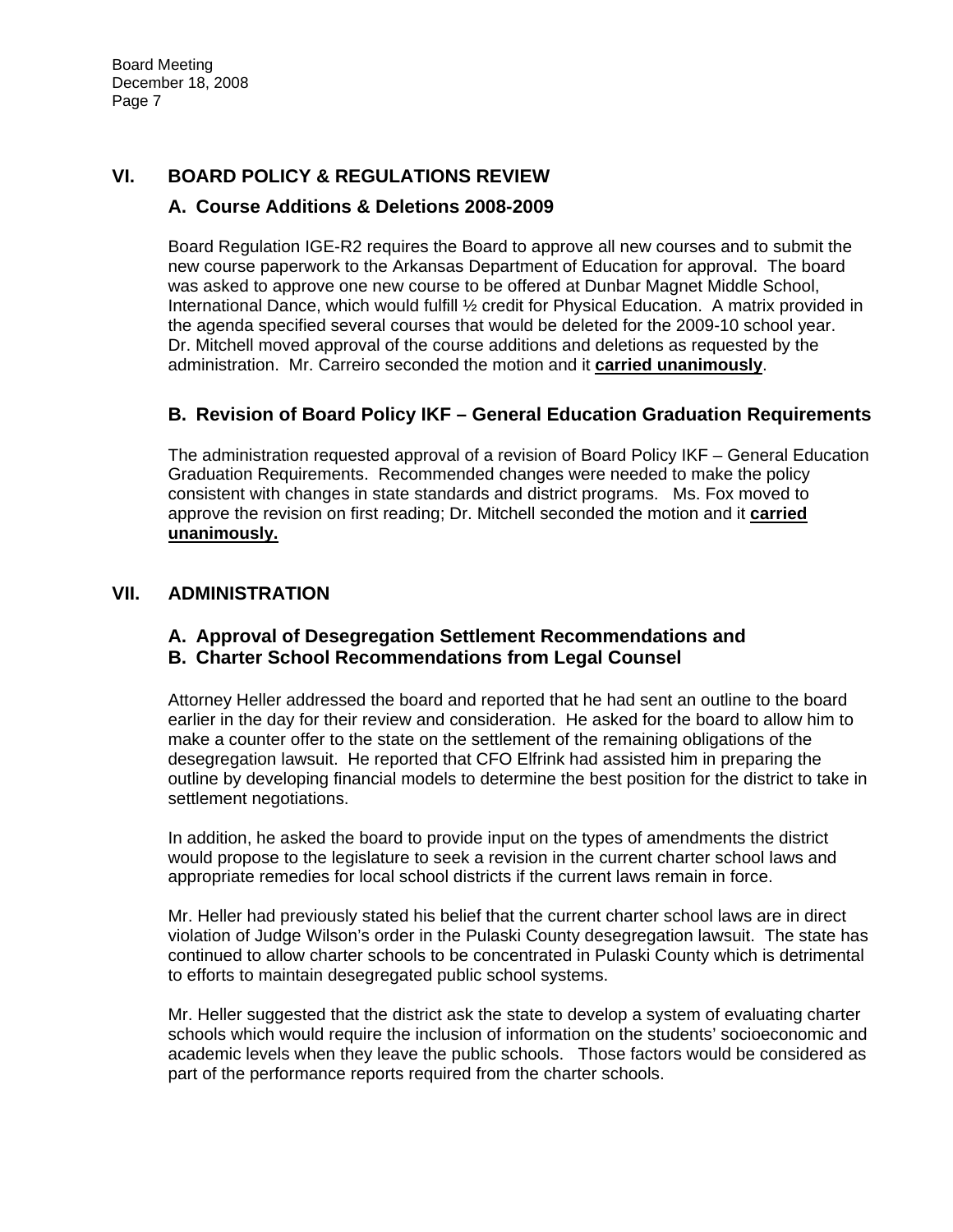Mr. Kurrus expressed reluctance to litigate against the state on the issue of desegregation funding and charter schools. He noted that the LRSD is a wealthy school district with a high millage rate and a firm tax base, especially when compared to other districts across the state. He stated that the LRSD receives a high rate of per pupil funding and that only a portion of that goes with them when they transfer to other schools. He repeated comments from a previous meeting - - that the LRSD should strive to become more competitive and more efficient in operations. "The reality is we spend too much money on administration, but we aren't putting it to good use." He again asked the administration to focus on how to make the district better to draw students back.

Mr. Heller agreed with statements made by Mr. Kurrus regarding litigation, but stated that the district would be forced to file suit if the settlement process fails. He reported that Act 395 requires the state to sue us in order to end the state's obligations for desegregation funding, and that the state would sue to withdraw all future desegregation funding if the districts in Pulaski County didn't attempt to negotiate for future revenue related to the continuing obligations of a desegregated educational system.

Dr. Daugherty and Ms. Curry agreed with comments made by Mr. Kurrus, with Dr. Daugherty stating that high achieving African American students are being targeted for recruitment to the charter schools, leaving behind the children who require more resources.

Dr. Daugherty then made a motion to accept Attorney Heller's recommendation regarding a settlement proposal to the state; Mr. Armstrong seconded the motion.

Mr. Heller asked the board to also consider the charter school issues and funding for facilities. Dr. Daugherty withdrew his motion; Mr. Armstrong withdrew his second.

#### *Dr. Daugherty left the meeting at 7:55 p.m.*

Mr. Heller asked the board to consider the settlement funding "wind down" as recommended in the information they had been provided. He asked the board to provide authorization for him to continue settlement negotiations based on the financial implications included in the proposal provided by Ms. Elfrink. Mr. Heller advised that it was legitimate to ask the state to consider protection from any fiscal distress that might be caused by the district's attempts to settle.

Mr. Carreiro asked Mr. Heller to continue the settlement process and to request concessions from the state on the charter school regulations. He then made a motion that authorized Mr. Heller to proceed with settlement discussions along the lines of the financial outline that was presented for the board's review. Ms. Fox seconded the motion.

Mr. Heller reported that any final settlement proposal would come before the board for approval. He also stated that he would meet with representatives of the North Little Rock and Pulaski County district, and the Joshua and Knight Intervenors to see if the proposal would be agreeable to all parties.

The motion **failed 3-1-2**, with Mr. Kurrus voting no and Dr. Mitchell and Mr. Armstrong abstaining.

*The board took a brief recess and returned at 8:26 p.m.*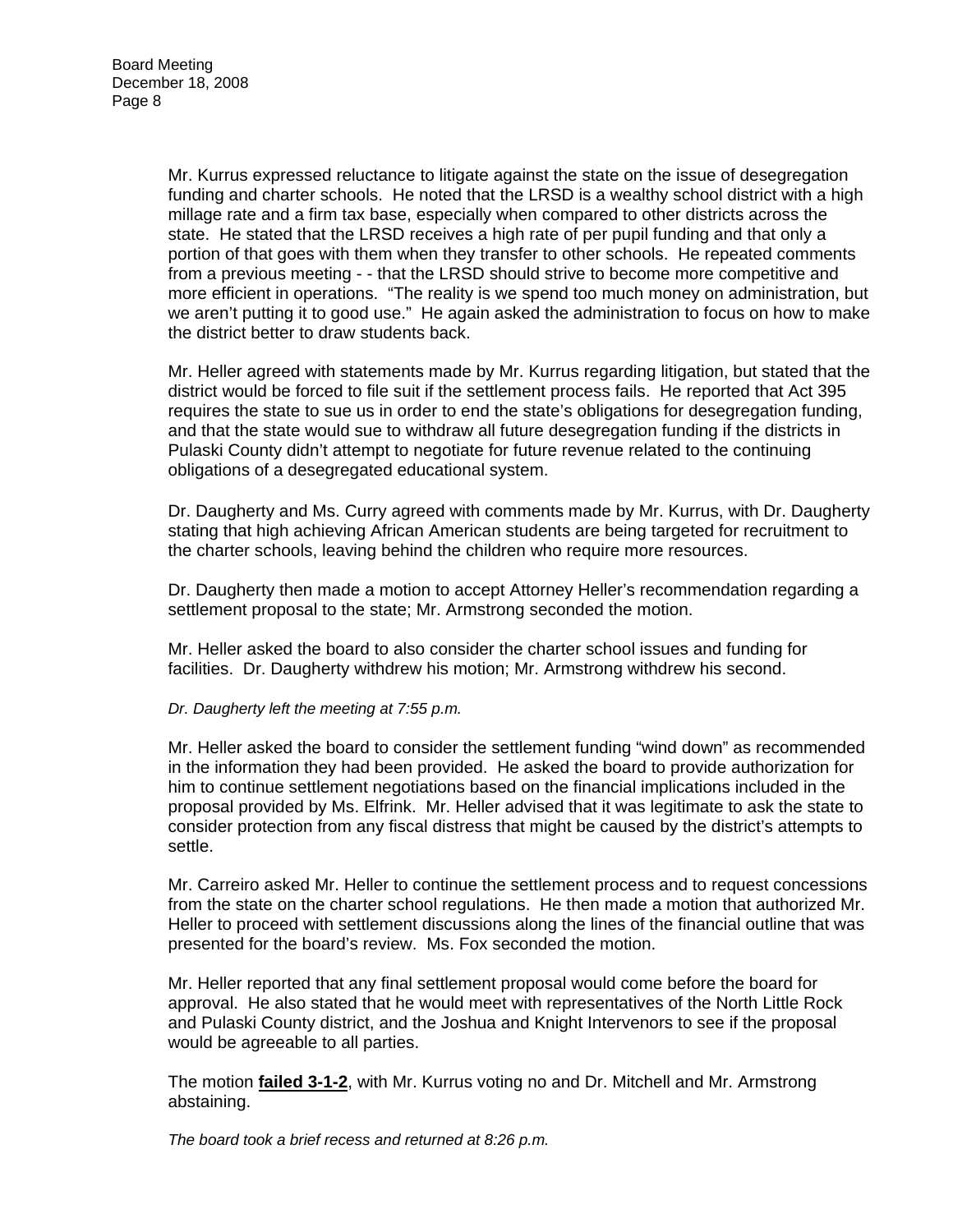Mr. Heller continued when the board returned from recess. He asked the board to take action to provide direction for him to continue discussions with the other districts in the county in order to prepare for upcoming settlement discussions with legal counsel for the state of Arkansas.

Mr. Armstrong moved to accept Mr. Heller's proposal for settlement discussions, including charter school restrictions and provisions included in the original proposal regarding any expansion or creation of new charter schools and to continue with the settlement discussion as outlined in the handout. Mr. Carreiro seconded the motion. The motion **carried 4-2**, with Ms. Fox and Mr. Kurrus voting no.

### **VIII. HUMAN RESOURCES**

#### **A. Personnel Changes**

Routine personnel changes were provided in the board's agenda. Dr. Mitchell made a motion to approve the changes as submitted. Mr. Armstrong seconded the motion, and it **carried unanimously**.

### **IX. FINANCE & SUPPORT SERVICES**

### **A. Adoption of the District's 403 (b) Plan Document**

In July 2007, the IRS released new regulations to Section 403(b) regarding tax-deferred annuities and/or custodial accounts. In order to be in compliance with the IRS code, the District is required to have a 403(b) Plan in place by January 1, 2009. The District's investment providers had been notified by mail as to the requirements.

The board was provided with copies of the district's plan and Adoption Agreement and was asked to approve the plan as presented. Dr. Mitchell moved to approve the recommendation; Mr. Kurrus seconded the motion and it **carried unanimously**.

# **B. Budget Reduction Recommendations**

Board members reviewed budget reduction recommendations in a worksession held on December 11, 2008. The administration proposed reducing the budget over a three-year period beginning with the 2009-2010 school year. Items that needed immediate approval were placed in Tier 1 and Dr. Watson asked the board to approve the Tier 1 recommendations at this time so that appropriate planning may begin for the 2009-2010 school year. Detailed recommendations were attached to the Board's agenda.

Ms. Fox spoke in opposition to the recommendations presented, stating that she was not going to vote in support of any reductions at the school level where the greatest impact would be on the students in the classrooms. She requested a review of the organizational structure and asked Dr. Watson to come back with a recommendation to reduce spending at the administrative level including out of district travel, supplies, car allowances, overtime and stipends.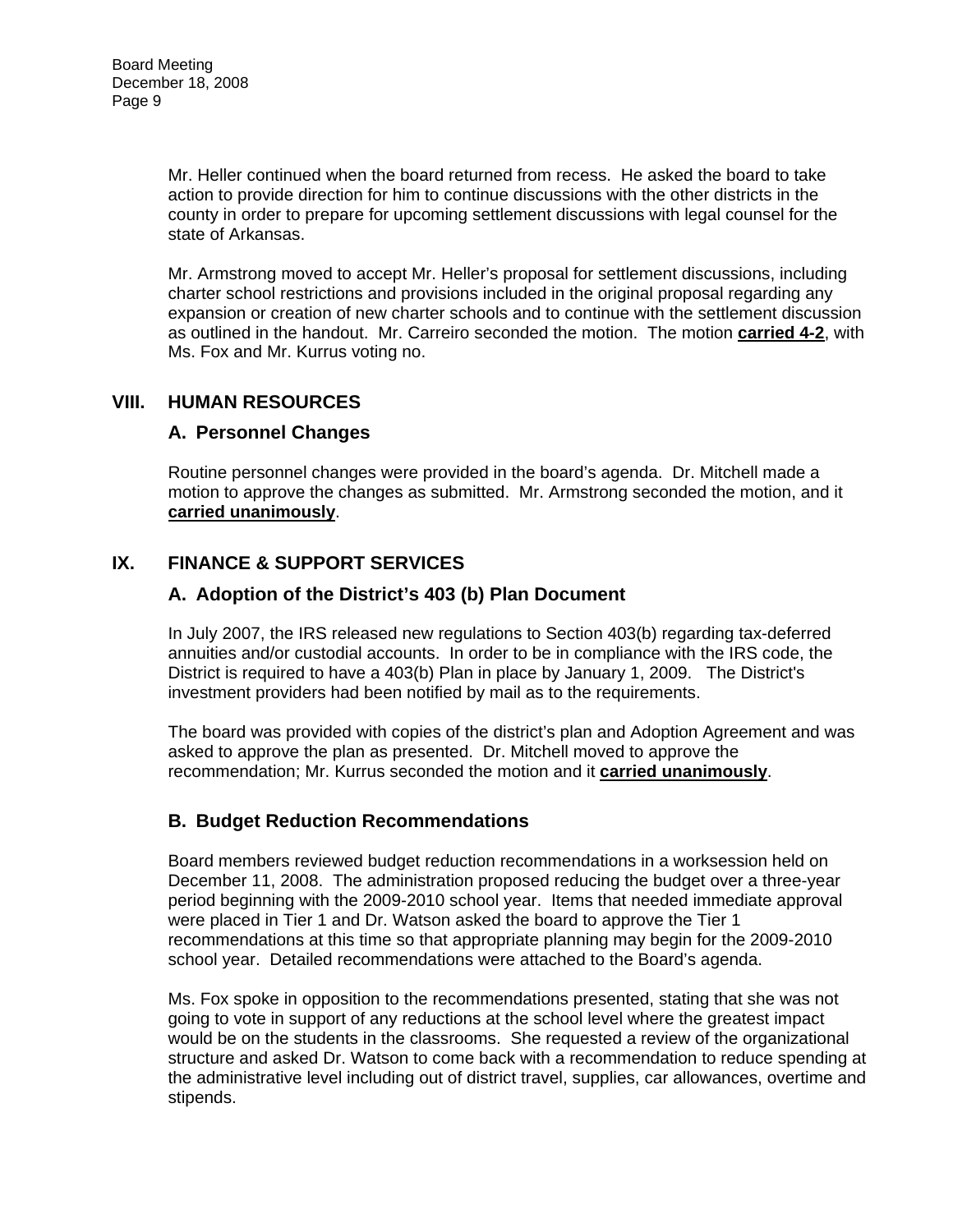− The first item for consideration would close Woodruff as an elementary school and convert it to a pre-kindergarten center with the additional space used for housing district personnel currently located at the Garland building. A savings of \$1.5 million was projected.

Dr. Mitchell moved to approve the recommendation to convert Woodruff to a prekindergarten center. The motion failed for lack of second.

- − The administration's second recommendation would eliminate TAP funding at Stephens and Rockefeller elementary schools. TAP is a merit pay system that provides financial incentives for teachers whose students perform well on the annual benchmark tests. The projection was that this would result in a savings of approximately \$300,000. The board took no action.
- − Dr. Watson recommended an early retirement incentive for employees between the ages of 61 and 64. Those who elected to retire would be eligible to receive payment of their medical insurance premiums until they become Medicare eligible. The recommendation would result in an estimated savings of \$600,000 per year for three years.

Mr. Armstrong moved to approve the superintendent's recommendation to offer insurance premium payments as an early retirement incentive. Mr. Carreiro seconded the motion and it **carried 5-1** with Mr. Kurrus voting no.

− The administration recommended modifying the middle school schedules from A/B block to a 7-period day. The result would be fewer options for students to take electives, but the savings would range between \$2 and \$4 million.

Dr. Mitchell made a motion to approve the recommendation to change middle schools to a seven-period day; Mr. Armstrong seconded the motion. Mr. Carreiro spoke in opposition to the motion, and the motion **failed 3-2-1**, with Ms. Fox and Mr. Kurrus opposing and Mr. Carreiro abstaining.

− The board discussed Item 15 on the budget recommendations list, which would reduce the number of work days for 12 month employees and principals who are currently on a 250 day contract. The projected savings was estimated at \$600,000. Mr. Carreiro moved to reduce the contract length of 12 month employees to 11.5 months, but not to reduce any principals who are currently on 11 month contracts. The motion was withdrawn after a brief discussion.

Mr. Carreiro made another motion; to reduce contract length of 12 month employees and 12 month principals by 10 days. Dr. Mitchell seconded the motion. The reduction would be made by taking five days in March (spring break) & five days in July (week of the  $4<sup>th</sup>$ ). To clarify the intent of the motion, Dr. Watson responded that all employees who currently hold 250 day contracts would be reduced to 240 days. The motion **failed 3-2-1**, with Carreiro, Mitchell and Curry voting in favor, Fox and Kurrus voting "no," and Armstrong abstaining.